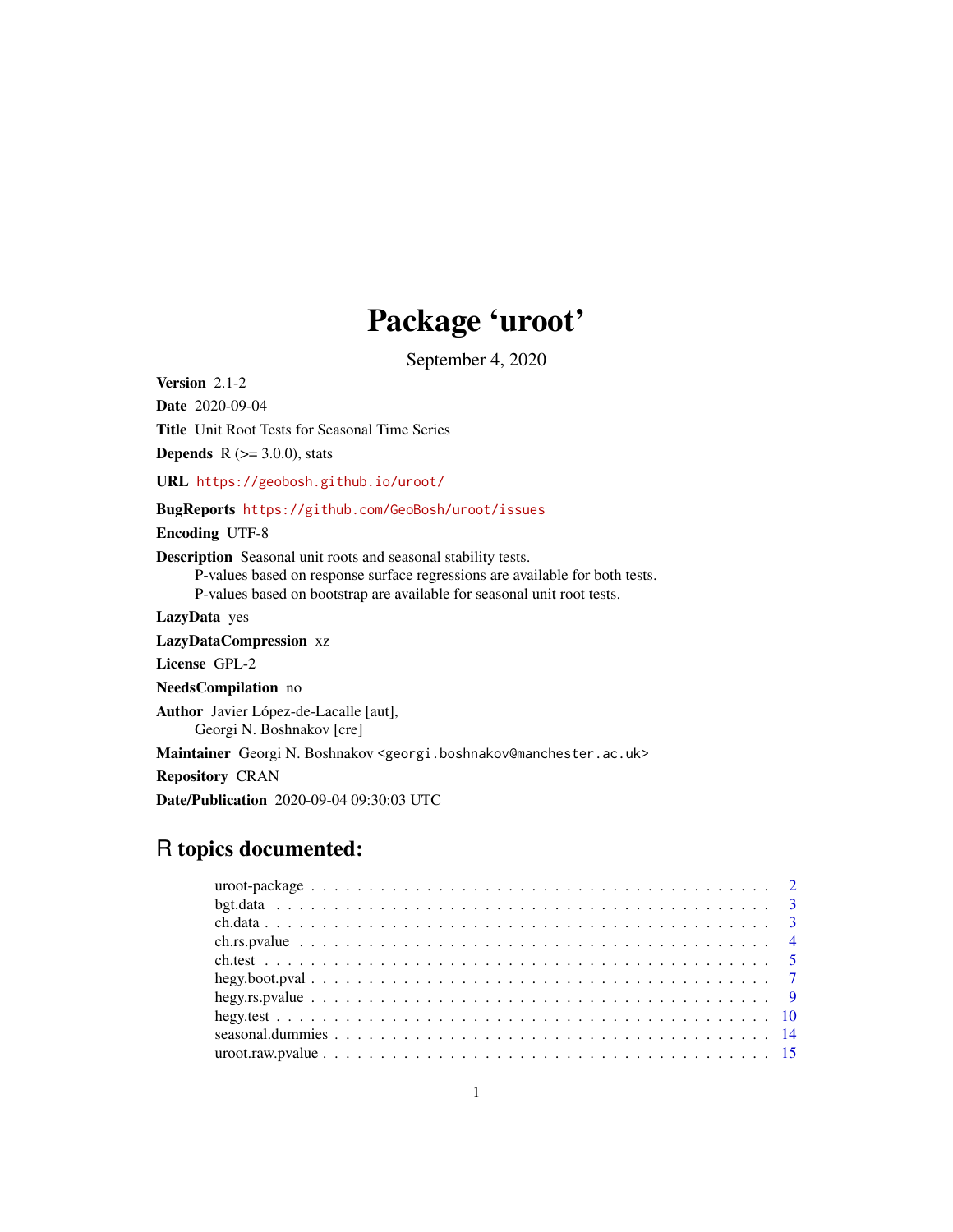## Description

Canova and Hansen (CH) test for seasonal stability and Hylleberg, Engle, Granger and Yoo (HEGY) test for seasonal unit roots.

## Details

Version  $\geq 2.0.0$  is a revival of the former package **uroot**. Some of the functions provided in the original versions have been coded from the scratch.

The current version provides the Canova and Hansen (CH) test for seasonal stability and the Hylleberg, Engle, Granger and Yoo (HEGY) test for seasonal unit roots.

## *New features:*

The original functions have been enhanced with the following new features: 1) the tests are now applicable to series of any seasonal periodicity (not only quarterly and monthly data), 2) p-values based on response surface regressions are available, 3) bootstrapped p-values are available for the HEGY test statistics.

#### *Old features not currently supported:*

Some of the utilities available in the initial versions of the package are not available now: graphics for seasonal series, graphical user interface, bootstrap versions of the statistics, ADF test and KPSS test. Some of these utilities are available in other packages and some will probably be incorporated in future versions of this package.

## *System requirements:*

Windows systems: GPU parallelization of the bootstrap is not currently operational on windows systems.

Unix systems: GPU parallelization of the bootstrap requires a CUDA capable GPU with compute capability  $\geq$  3.0.

## Author(s)

Javier López-de-Lacalle <javlacalle@yahoo.es>.

#### References

Burridge, P. and Taylor, R. (2004) "Bootstrapping the HEGY seasonal unit root tests." *Journal of Econometrics* 123(1), pp. 67-87. DOI: <http://dx.doi.org/10.1016/j.jeconom.2003.10.029>.

Canova, F. and Hansen, Bruce E. (1995) "Are seasonal patterns constant over time? A test for seasonal stability". *Journal of Business & Economic Statistics*, 13(3), pp. 237-252. DOI: [http:](http://dx.doi.org/10.1080/07350015.1995.10524598) [//dx.doi.org/10.1080/07350015.1995.10524598](http://dx.doi.org/10.1080/07350015.1995.10524598).

#### <span id="page-1-0"></span>**Index** [17](#page-16-0)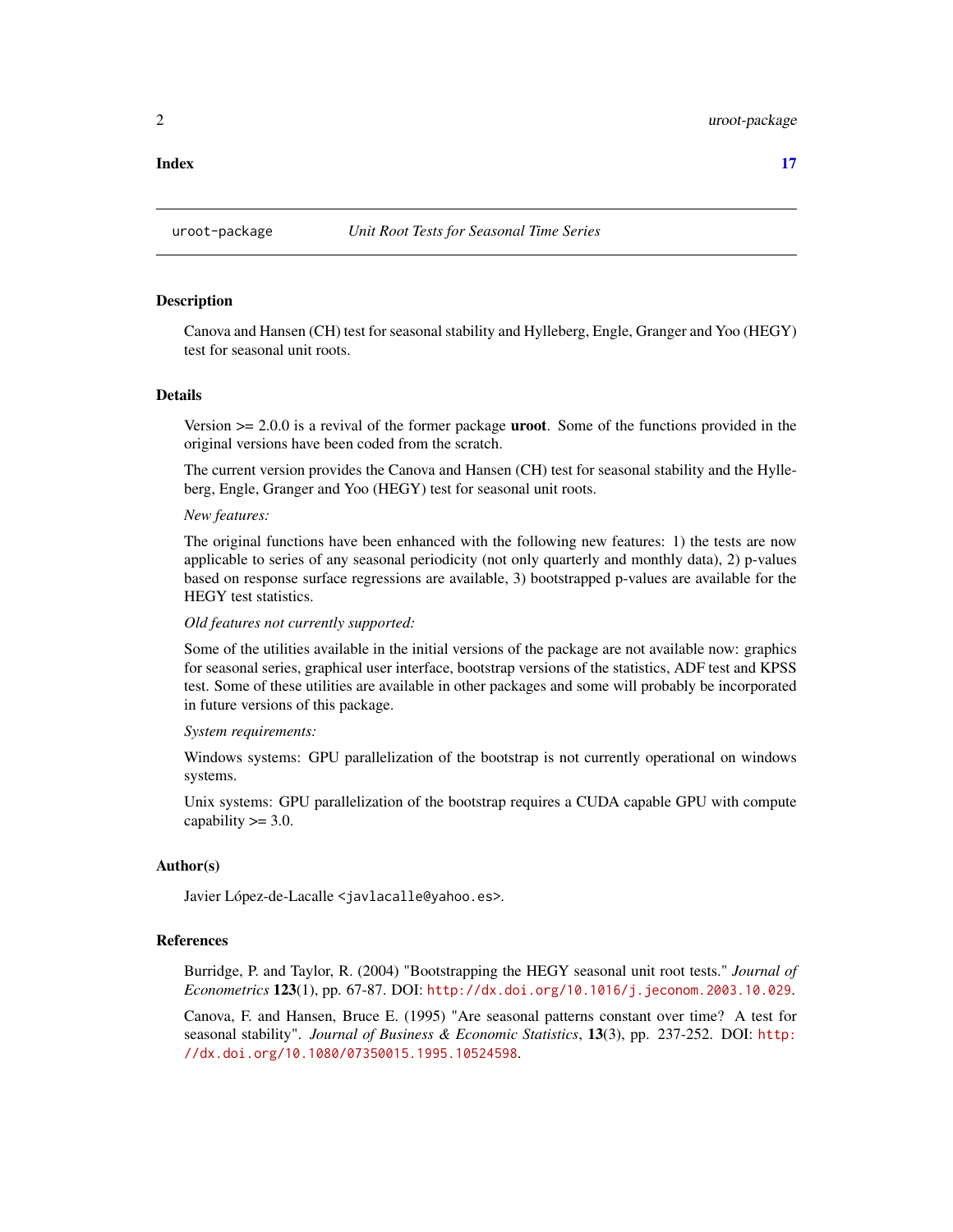#### <span id="page-2-0"></span>bgt.data 3

Díaz-Emparanza, I. (2014) "Numerical distribution functions for seasonal unit root tests"- *Computational Statistics and Data Analysis*, 76, pp. 237-247. DOI: [http://dx.doi.org/10.1016/j.](http://dx.doi.org/10.1016/j.csda.2013.03.006) [csda.2013.03.006](http://dx.doi.org/10.1016/j.csda.2013.03.006).

Díaz-Emparanza, I. and Moral, M. P. (2013). *Seasonal stability tests in gretl. An application to international tourism data*. Working paper: Biltoki D.T. 2013.03.

Hylleberg, S., Engle, R., Granger, C. and Yoo, B. (1990) "Seasonal integration and cointegration". *Journal of Econometrics* 44(1), pp. 215-238. DOI: [http://dx.doi.org/10.1016/0304-4076\(90\)](http://dx.doi.org/10.1016/0304-4076(90)90080-D) [90080-D](http://dx.doi.org/10.1016/0304-4076(90)90080-D).

bgt.data *BGT-data Sample Data Set*

## Description

UK macroeconomic data. Sample data set employed in Burridge, Gjorstrup and Taylor (2004).

#### Usage

bgt.data

## Format

A list containing time series objects.

## References

Burridge, P., Gjorstrup, F. and Taylor, R. (2004) *Robust Inference on Seasonal Unit Roots via a Bootstrap Applied to OECD Macroeconomic Series*. Department of Economics, City University London. Working Paper 04/08. URL: <https://ideas.repec.org/p/cty/dpaper/04-08.html>.

ch.data *CH-data Sample Data Set*

## Description

U.S. post World War II macroeconomic time series. The data set is described and employed in Canova and Hansen (JBES, 1995, Section 5.1).

## Usage

ch.data

## Format

A list containing time series objects.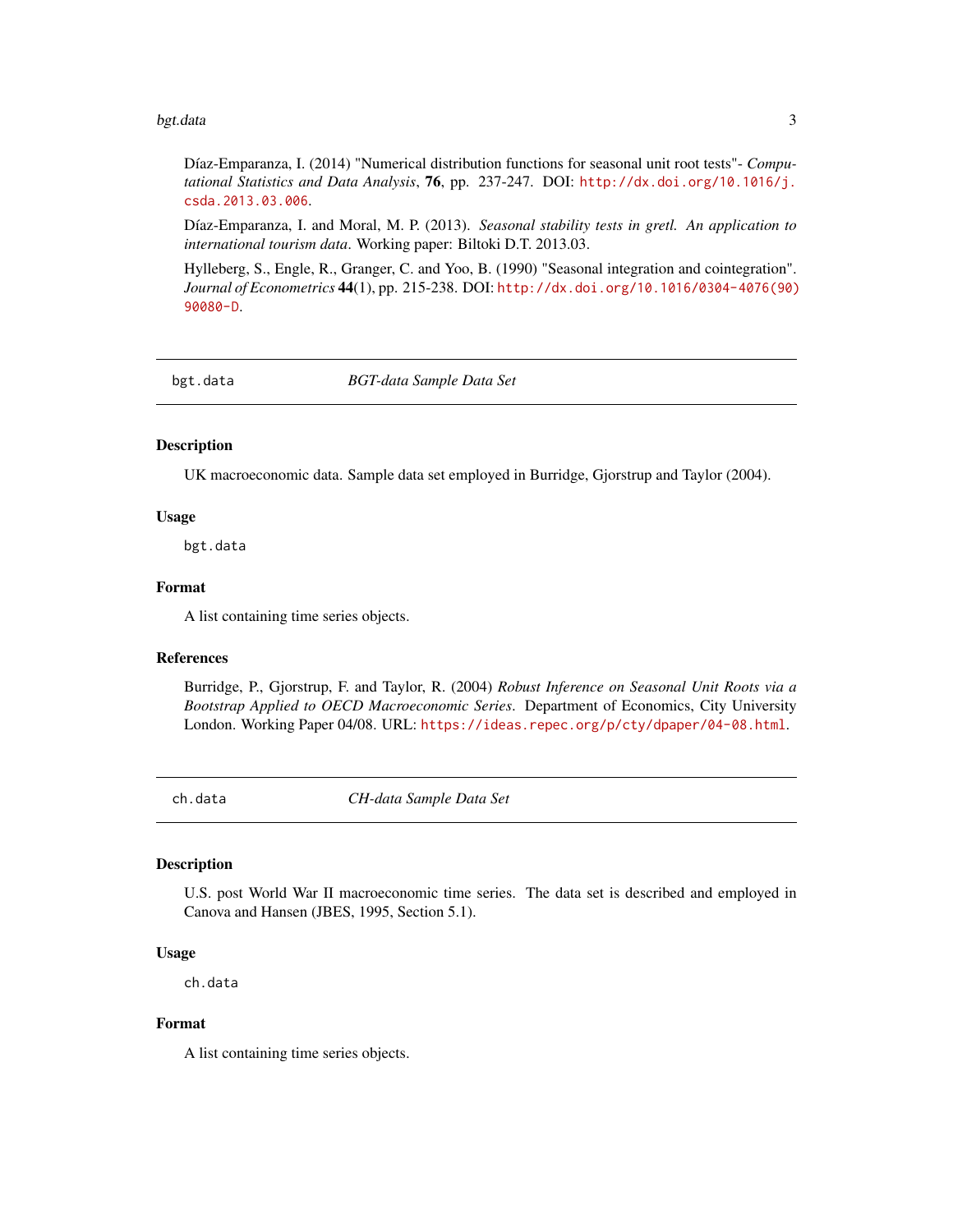## <span id="page-3-0"></span>Source

[http://www.ssc.wisc.edu/~bhansen/progs/jbes\\_95.html](http://www.ssc.wisc.edu/~bhansen/progs/jbes_95.html)

<span id="page-3-1"></span>ch.rs.pvalue *P-values for the CH test statistic*

## Description

Compute p-values for the Canova and Hansen (CH) test statistic based on the response surface regressions approach.

## Usage

ch.rs.pvalue(x, type, lag1, S, n, nobsreg, VMdf)

## Arguments

| X       | a numeric. The value of the CH statistic.                                                                                |
|---------|--------------------------------------------------------------------------------------------------------------------------|
| type    | a string specifying the formulation of the test, "dummy" for seasonal dummies or<br>"trigonometric" for seasonal cycles. |
| lag1    | logical indicating whether a first order lag of was included in the regression<br>model.                                 |
| S       | numeric, the periodicity of the data.                                                                                    |
| n       | numeric, the number of observations.                                                                                     |
| nobsreg | an integer indicating the number of points employed in the response surface<br>regression.                               |
| VMdf    | numeric, the degrees of freedom of the Von Mises distribution.                                                           |

## Details

Ported from Gretl code provided by Díaz-Emparanza and Moral (2013).

For type="dummy", the p-value for the joint test statistic is not available.

This function is mainly intended to be used internally by [ch.test](#page-4-1).

## Value

A numeric giving the calculated p-value.

## References

Díaz-Emparanza, I. and Moral, M. P. (2013) *Seasonal Stability Tests in gretl. An Application to International Tourism Data*. Working paper: Biltoki D.T. 2013.03. URL: [https://addi.](https://addi.ehu.es/handle/10810/10577) [ehu.es/handle/10810/10577](https://addi.ehu.es/handle/10810/10577). Gretl code: [http://www.ehu.eus/ignacio.diaz-emparanza/](http://www.ehu.eus/ignacio.diaz-emparanza/packages/Canova_Hansen.gfn) [packages/Canova\\_Hansen.gfn](http://www.ehu.eus/ignacio.diaz-emparanza/packages/Canova_Hansen.gfn).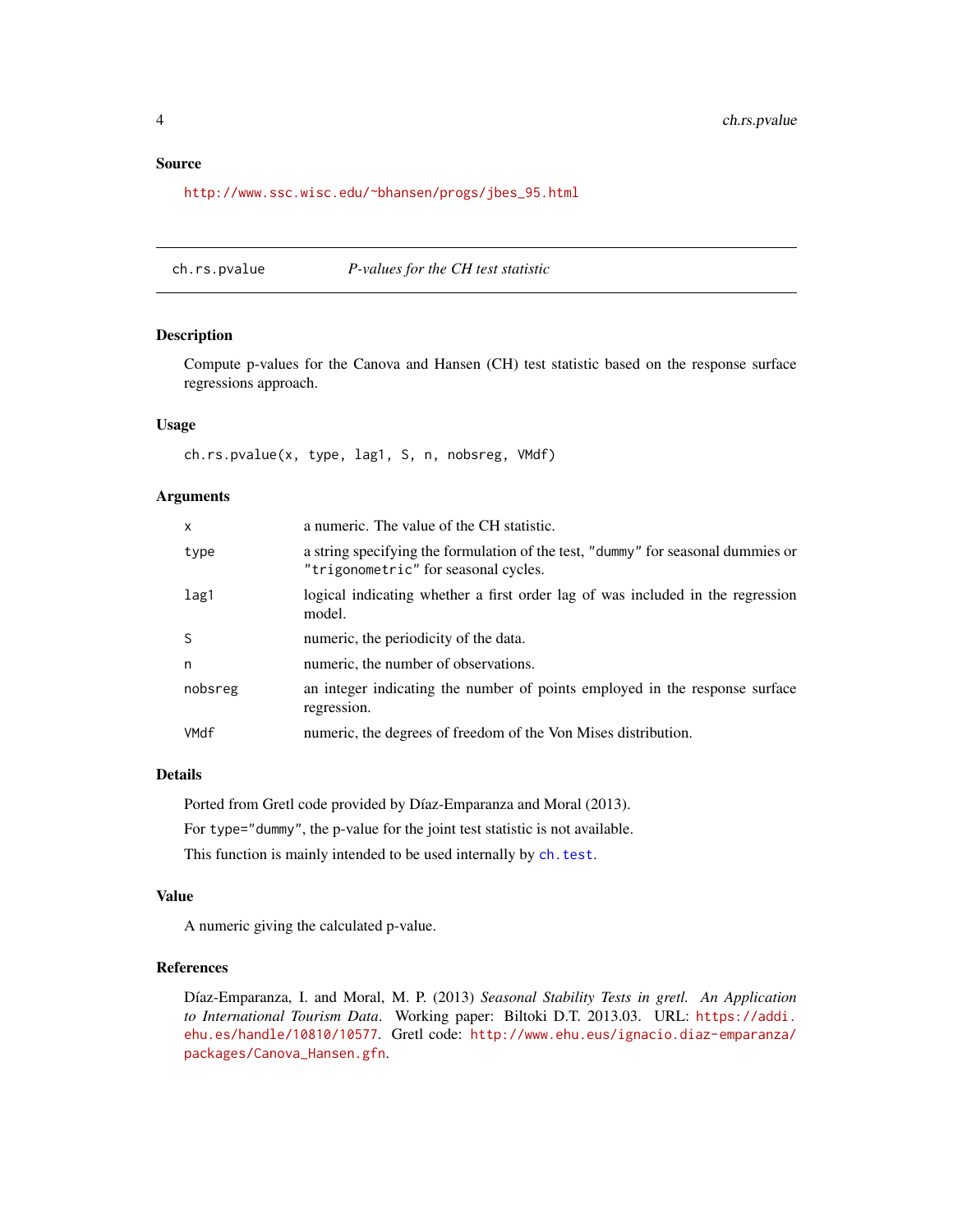#### <span id="page-4-0"></span>ch.test 5

## See Also

[ch.test](#page-4-1).

#### <span id="page-4-1"></span>ch.test *Canova and Hansen Test for Seasonal Stability*

## Description

Canova and Hansen (CH) test statistic for the null hypothesis of a stable seasonal pattern.

## Usage

```
ch.test(x, type = c("dummy", "trigonometric"), lag1 = FALSE, NW.order = NULL,
  sid = NULL, xreg = NULL, pvalue = c("RS", "raw"), rs.nobsreg = 13)
```
## Arguments

| $\mathsf{x}$ | a univariate seasonal time series.                                                                                                                                                                                                                              |
|--------------|-----------------------------------------------------------------------------------------------------------------------------------------------------------------------------------------------------------------------------------------------------------------|
| type         | a character string specifying the formulation of the test, "dummy" for seasonal<br>dummies or "trigonometric" for seasonal cycles.                                                                                                                              |
| lag1         | logical, if TRUE a first order lag of the time series x is included in the regression<br>model. The default is FALSE.                                                                                                                                           |
| NW.order     | an integer, the lag truncation parameter to be used in the Newey and West co-<br>variance matrix.                                                                                                                                                               |
| sid          | an optional numeric vector, the target seasonal dummies or cycles to be tested.<br>By default all the individual and joint test statistics are returned.                                                                                                        |
| xreg         | an optional vector or matrix of external regressors with the same length or num-<br>ber of rows as the length of the input time series x.                                                                                                                       |
| pvalue       | a character specifying the method employed to compute p-values: "RS", the<br>default, interpolation based on response surface regressions; "raw", interpola-<br>tion in the tabulated values provided in the reference paper for the Von Mises<br>distribution. |
| rs.nobsreg   | an integer indicating the number of points employed in the response surface<br>regression (only for $pvalue = "RS"$ ).                                                                                                                                          |

## Details

The seasons or seasonal cycles to be tested can be chosen through an indicator variable defined in the argument sid. By default, all the t-statistics related to each individual dummy or cycle and the joint F-statistic

are returned.

If type = "dummy", the index of the target seasons can be specified in sid. For example, in a quarterly series:  $sid = c(2)$  returns the test statistic to the stability of the second quarter;  $sid = c(1,3)$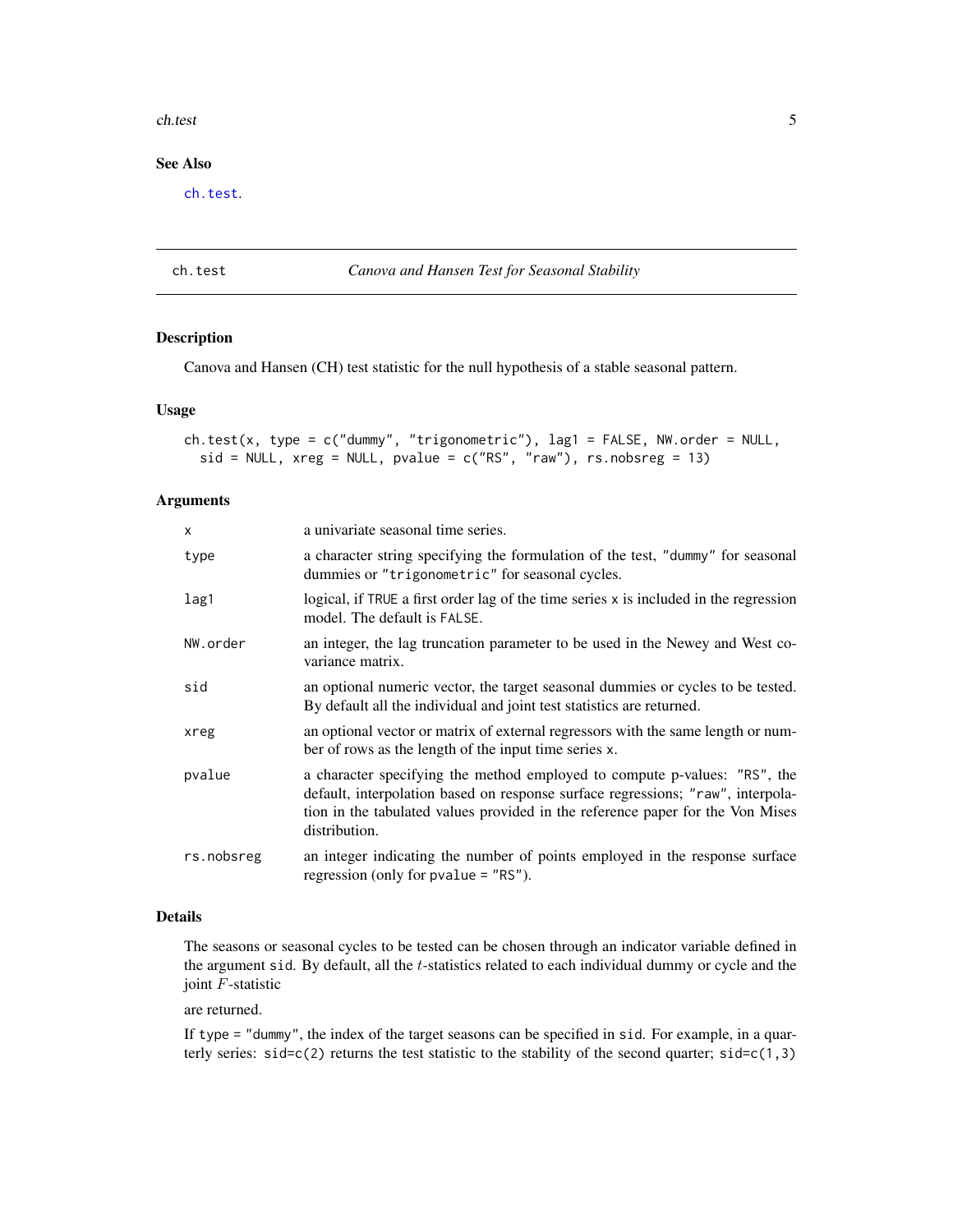returns the joint test statistic for the first and third quarters;  $sidec(1,2,3,4)$  returns the joint test statistic for the null of seasonal stability at all seasons.

If type = "trigonometric", the indicator vector sid must be of length floor(frequency(x)/2) and will consist of ones and zeros. Each element in sid is related to each seasonal cycle according to the same order in which the seasonal frequencies,  $w_j$ , are defined:  $w_j = 2\pi j/S$ ,  $j = 1, ..., Sh$ , where S is the periodicity and Sh is floor (frequency(x)/2). For example, in a monthly series: sid=c(0,0,0,0,0,1) returns the test statistic to the stability of the cycle with frequency  $w_6 = \pi$ ; sid=c(1,0,0,0,0,1) returns the joint test statistic for cycles related to frequencies  $w_1 = \pi/6$  and  $w_6 = \pi$ ; sid=c(1,1,1,1,1,1) returns the joint test statistic for the stability of all seasonal cycles. The following keywords are also admitted: sid="all", computes all the test statistic related to each individual season or cycle as well as the joint test statistic for all seasons or cycles; sid="joint" computes the joint test statistic for all seasons or cycles.

#### Value

A list of class "CHtest" with components:

| statistics   | the value of the test statistics.                                                                          |
|--------------|------------------------------------------------------------------------------------------------------------|
| pvalues      | the p-values for each test statistics.                                                                     |
| method       | a character string describing the type of test.                                                            |
| data.name    | a character string giving the name of the data.                                                            |
| type         | the value of the input argument type.                                                                      |
| fitted.model | the fitted regression model.                                                                               |
| NW.order     | the value of the input argument code NW order.                                                             |
| isNullxreg   | logical, auxiliary element for print method. Were external regressors defined<br>in the argument xreg?     |
| type.pvalue  | character, the value of the input argument codepvalue.                                                     |
| pvlabels     | a vector of characters containing a label related to each p-values. Auxiliary<br>element for print method. |

The method print displays the test statistics and p-values; summary shows the same output and includes the fitted regression model.

## Note

When type = "dummy", the p-value for the joint test statistic based on response surface regressions is not available. If pvalue = "RS", the p-value reported for the joint test statistic in the trigonometric version is based on the tables given in the reference paper, Canova and Hansen (1995).

When sid is a numeric (selected combination of dummies or cycles), the reported p-values are based on interpolation in tables; if pvalue = "RS", it is changed to "raw" and a warning is given.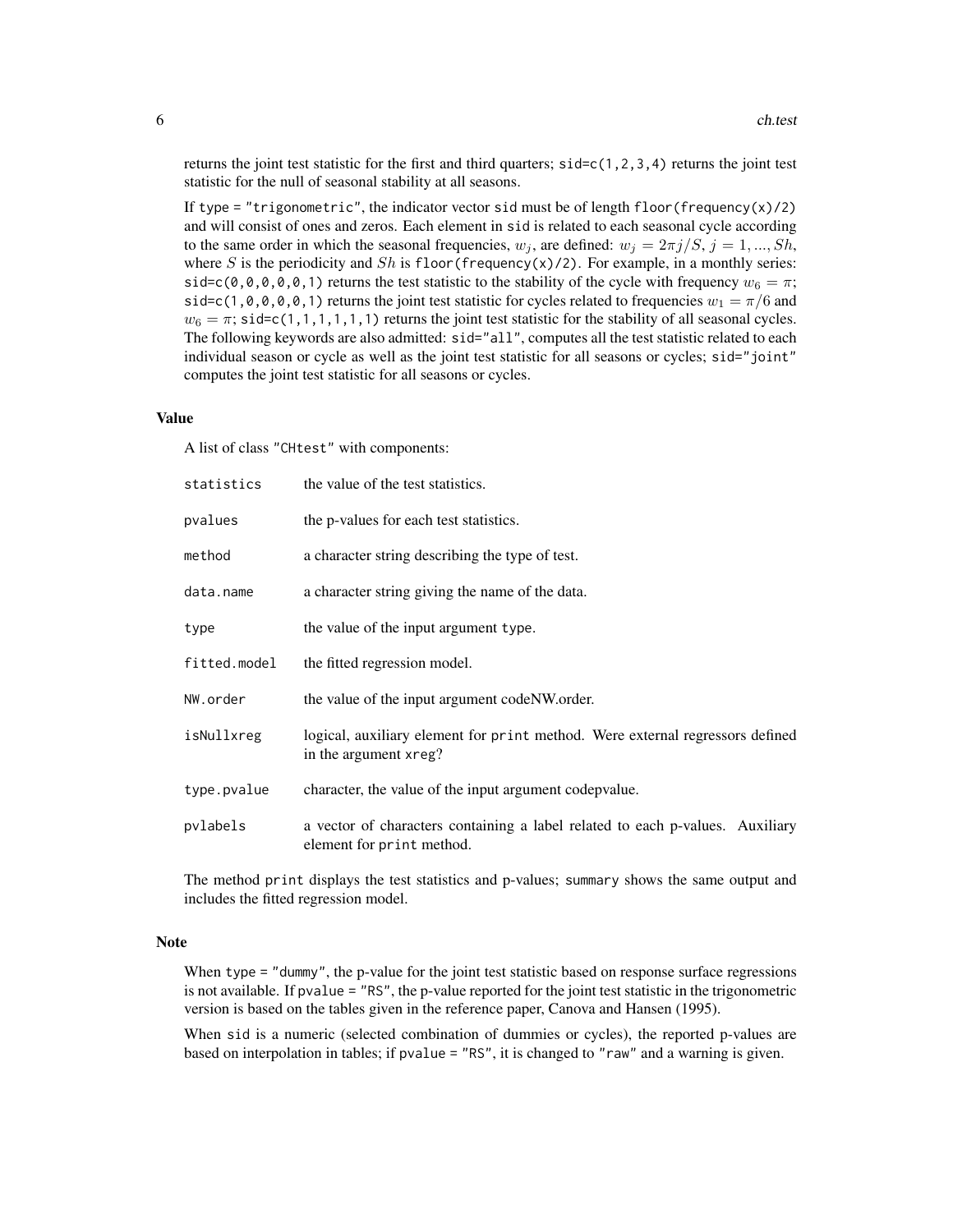## <span id="page-6-0"></span>hegy.boot.pval 7

#### References

Canova, F. and Hansen, Bruce E. (1995) "Are seasonal patterns constant over time? A test for seasonal stability". *Journal of Business & Economic Statistics*, 13(3), pp. 237-252. DOI: [http:](http://dx.doi.org/10.1080/07350015.1995.10524598) [//dx.doi.org/10.1080/07350015.1995.10524598](http://dx.doi.org/10.1080/07350015.1995.10524598).

Díaz-Emparanza, I. and Moral, M. P. (2013). *Seasonal stability tests in gretl. An application to international tourism data*. Working paper: Biltoki D.T. 2013.03. URL: [https://addi.ehu.es/](https://addi.ehu.es/handle/10810/10577) [handle/10810/10577](https://addi.ehu.es/handle/10810/10577). Gretl code: [http://www.ehu.eus/ignacio.diaz-emparanza/packages/](http://www.ehu.eus/ignacio.diaz-emparanza/packages/Canova_Hansen.gfn) [Canova\\_Hansen.gfn](http://www.ehu.eus/ignacio.diaz-emparanza/packages/Canova_Hansen.gfn).

#### See Also

[ch.rs.pvalue](#page-3-1) [seasonal.cycles](#page-13-1), [seasonal.dummies](#page-13-2), [uroot.raw.pvalue](#page-14-1).

#### Examples

```
library(uroot)
# example for the series "hours" with the same options
# employed in Canova and Hansen (1995)
data("ch-data")
hours <- diff(log(ch.data$hours))
res1 \le ch.test(x = hours, type = "dummy", lag1 = TRUE, NW.order = 4)
res1
# the auxiliary regression is stored in the element "fitted.model"
summary(res1$fit)
## Not run:
# this requires tables not included in the current version of the package
# see note in main documentation file, uroot-package
res2 <- ch.test(x = hours, type = "trigonometric", lag1 = TRUE, NW.order = 4)
res2
summary(res2$fit)
## End(Not run)
```
hegy.boot.pval *Bootstrapped P-Values for the HEGY Test Statistics*

## Description

Compute p-values for the HEGY test statistics by means of bootstrap.

## Usage

```
hegy.boot.pval(x, model0, stats0,
  deterministic = c(1,0,0), lag.method = c("fixed", "AIC", "BIC"), maxlag = 0,byseason = FALSE, nb = 500, u = NULL, debug.tid = -1)
```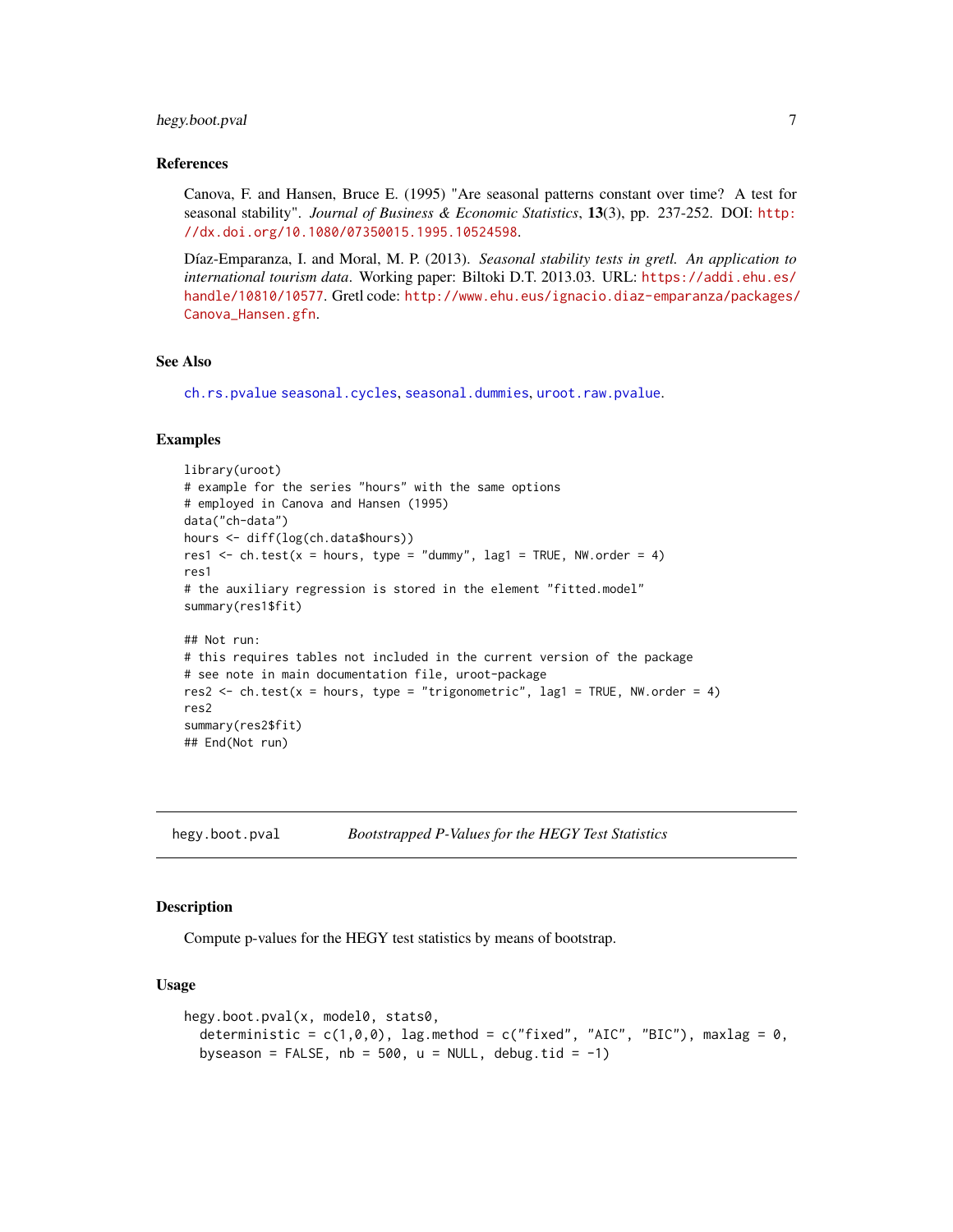#### <span id="page-7-0"></span>Arguments

| x             | a univariate seasonal time series.                                                                                                                                                                                                                   |
|---------------|------------------------------------------------------------------------------------------------------------------------------------------------------------------------------------------------------------------------------------------------------|
| model0        | the fitted. model returned by hegy. test for the original data.                                                                                                                                                                                      |
| stats0        | the statistics returned by hegy. test for the original data.                                                                                                                                                                                         |
| deterministic | a vector of length three containing zeros or ones to indicate, respectively, whether<br>a constant, a trend or seasonal dummies are included in the regression equation<br>of the test.                                                              |
| lag.method    | a character specifying the lag order selection method.                                                                                                                                                                                               |
| maxlag        | the maximum lag order to be considered by lag method.                                                                                                                                                                                                |
| byseason      | logical, should the residuals be resampled by season? If TRUE, the residuals are<br>split by the season they belong to and resampled accordingly; otherwise, the<br>entire series of residuals is resampled regardless of the season they belong to. |
| nb            | the number of bootstrap replicates.                                                                                                                                                                                                                  |
| u             | optional matrix of integers giving the indices of the resampled residuals. In-<br>tended for debugging.                                                                                                                                              |
| debug.tid     | numeric, if positive, the bootstrap replicate of the data generated at iteratin<br>debug. tid is returned (intended for debugging).                                                                                                                  |

#### Details

See hegy. test for further details about the arguments that have the same name in both functions (deterministic, lag.method, maxlag).

Bootstrapped p-values follow the approach described in Burridge and Robert Taylor (2004), except that here, the residuals are resampled regardless of the season they belong to.

## Value

A numeric vector containing the p-values of the the test statistics. The vector is named following the same convention as statistics and pvalues returned by [hegy.test](#page-9-1).

If the number of bootstrap replicates is  $nb = 1$ , the resampled series is returned (relevant for inspection of how the resampled series look like and for debugging).

## References

Burridge, P. and Taylor, R. (2004) "Bootstrapping the HEGY seasonal unit root tests." *Journal of Econometrics* 123(1), pp. 67-87. DOI: <http://dx.doi.org/10.1016/j.jeconom.2003.10.029>.

Hylleberg, S., Engle, R., Granger, C. and Yoo, B. (1990) "Seasonal integration and cointegration." *Journal of Econometrics* 44(1), pp. 215-238. DOI: [http://dx.doi.org/10.1016/0304-4076\(90\)](http://dx.doi.org/10.1016/0304-4076(90)90080-D) [90080-D](http://dx.doi.org/10.1016/0304-4076(90)90080-D).

## See Also

[hegy.test](#page-9-1).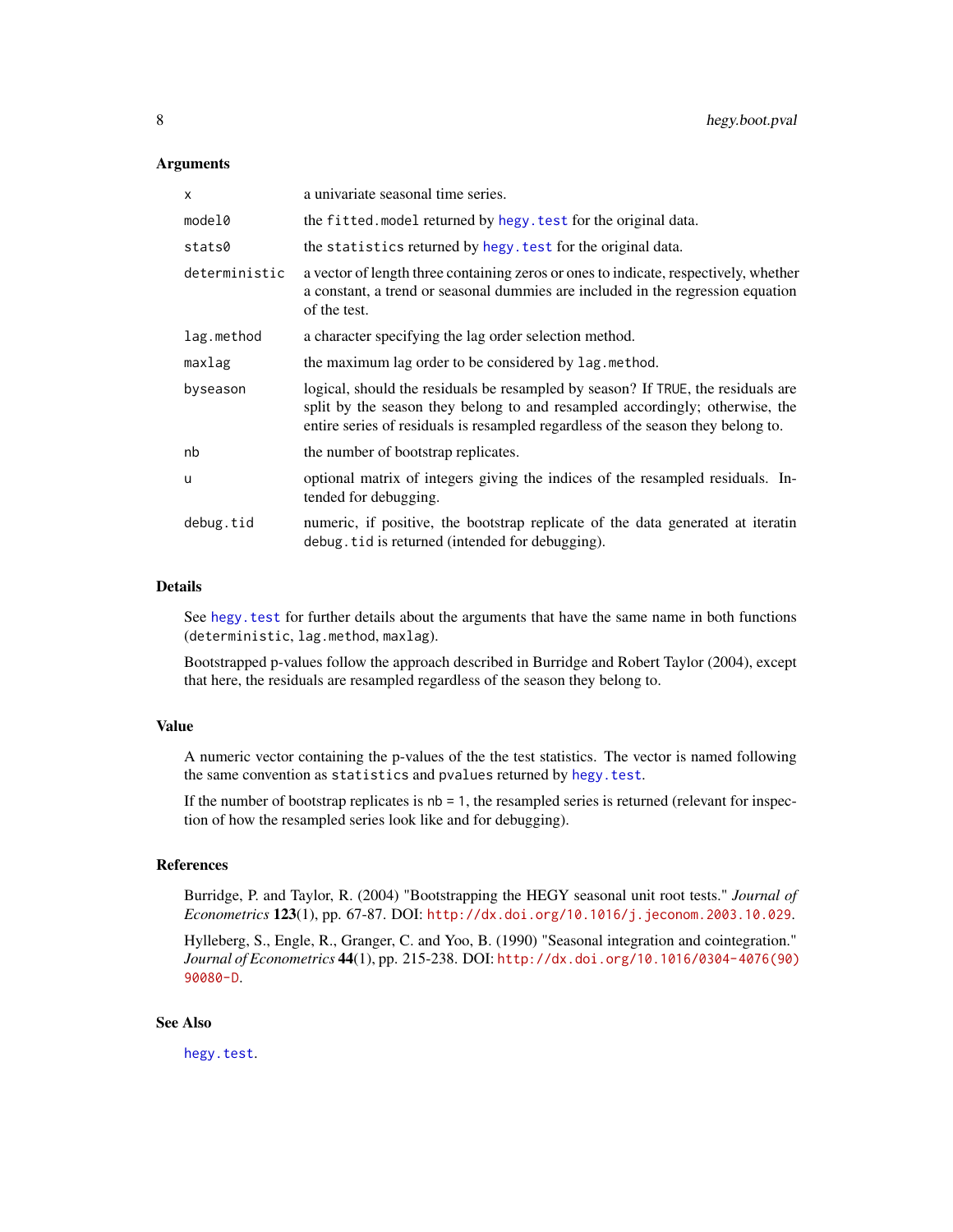## <span id="page-8-0"></span>hegy.rs.pvalue 9

## Examples

```
## Not run:
x <- bgt.data[["LCONSEXPCO"]]
# this requires CUDA capable GPU
hegy.test(x, deterministic = c(1,1,1), lag.method = "fixed", maxlag = 1,
  pvalue = "bootstrap")
# alternatively, full R non-parallel version
res <- hegy.test(x, deterministic = c(1,1,1), lag.method = "fixed", maxlag = 1)
hegy.boot.pval(x, res$fit, res$stat, deterministic = c(1,1,1),
  lag . method = "fixed", maxlag = 1, nb = 1000)## End(Not run)
```
<span id="page-8-1"></span>

| hegy.rs.pvalue | P-values based on response surface regressions for the HEGY test |  |  |  |
|----------------|------------------------------------------------------------------|--|--|--|
|                | statistics                                                       |  |  |  |

## Description

Compute p-values for the Hylleberg, Engle, Granger and Yoo (HEGY) test statistic by interpolation in precompiled response surfaces.

## Usage

```
hegy.rs.pvalue(x, type = c("zero", "pi", "pair", "seasall", "all"),
  deterministic = c(1, 0, 0), lag.method = c("fixed", "AIC", "BIC"),lag.order, S, n, nobsreg)
```
## Arguments

| $\mathsf{x}$  | a numeric, the value of the HEGY statistic.                                                                                                                                                      |
|---------------|--------------------------------------------------------------------------------------------------------------------------------------------------------------------------------------------------|
| type          | a character, the type of test statistic, the regressor(s) to which the statistic is<br>related.                                                                                                  |
| deterministic | a vector of length three containing zeros and ones to indicate, respectively,<br>whether a constant, a trend or seasonal dummies should be included in the re-<br>gression equation of the test. |
| lag.method    | a character specifying the lag order selection criterion.                                                                                                                                        |
| lag.order     | a numeric, the lag order employed in the auxiliary regression.                                                                                                                                   |
| <sub>S</sub>  | numeric, the periodicity of the data.                                                                                                                                                            |
| n             | numeric, the number of observations.                                                                                                                                                             |
| nobsreg       | an integer indicating the number of points employed in the response surface<br>regression.                                                                                                       |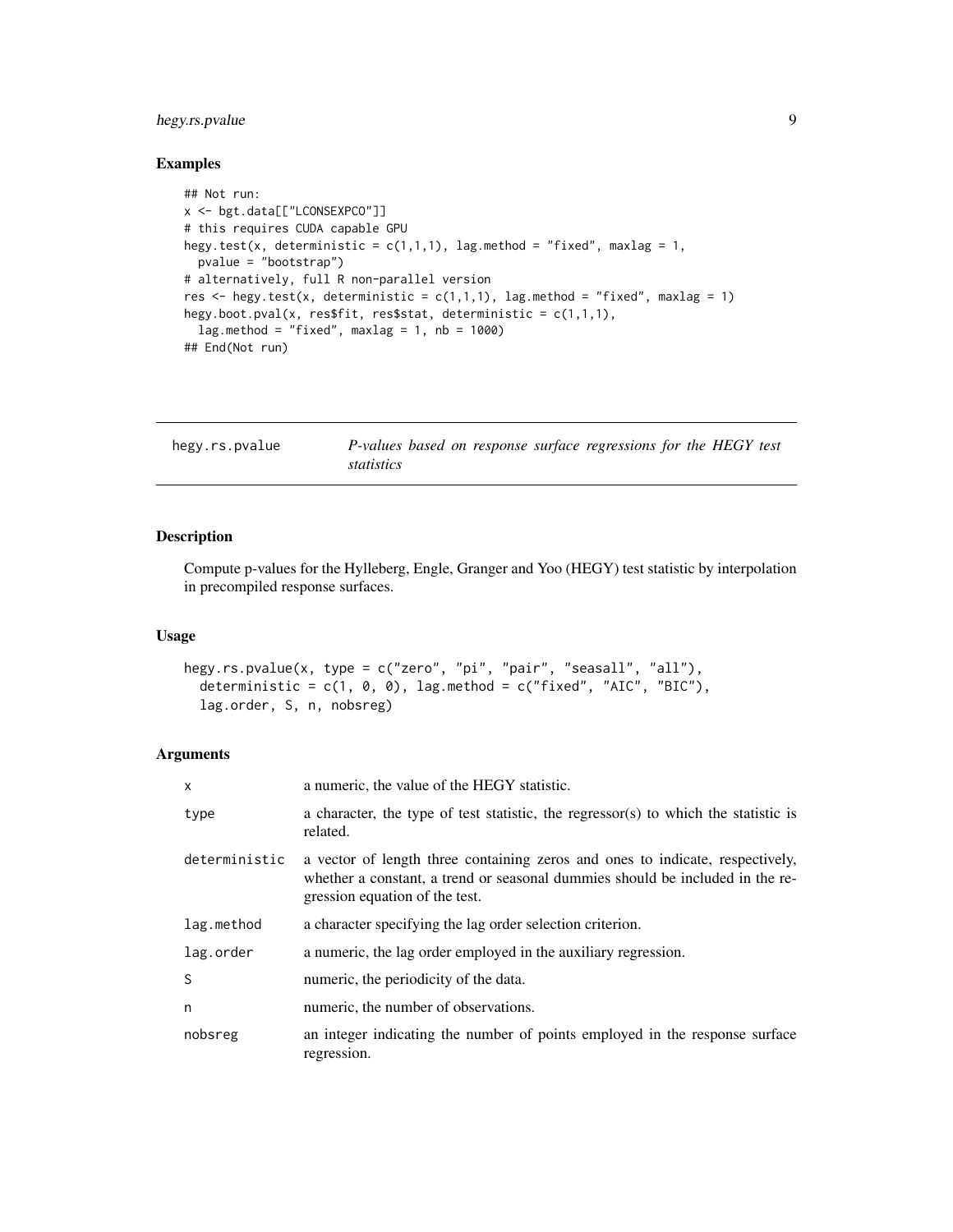## <span id="page-9-0"></span>Details

Ported from Gretl code provided by Díaz-Emparanza (2014).

The original source includes tables with coefficients for the calculation of p-values when the HQC lag order selection criterion is used. These tables are not included here.

The case with no deterministic terms (deterministic =  $c(\theta, \theta, \theta)$ ) is not considered.

This function is mainly intended to be used internally by [hegy.test](#page-9-1).

## Value

A numeric, the p-value.

#### References

Díaz-Emparanza, I. (2014) "Numerical Distribution Functions for Seasonal Unit Root Tests"- *Computational Statistics and Data Analysis* 76, pp. 237-247. DOI: [http://dx.doi.org/10.1016/j.](http://dx.doi.org/10.1016/j.csda.2013.03.006) [csda.2013.03.006](http://dx.doi.org/10.1016/j.csda.2013.03.006). Gretl code: [http://www.ehu.eus/ignacio.diaz-emparanza/packages/](http://www.ehu.eus/ignacio.diaz-emparanza/packages/GHegy.gfn) [GHegy.gfn](http://www.ehu.eus/ignacio.diaz-emparanza/packages/GHegy.gfn).

## See Also

[hegy.test](#page-9-1).

<span id="page-9-1"></span>hegy.test *Hylleberg, Engle, Granger and Yoo Test for Seasonal Unit Roots*

#### Description

Hylleberg, Engle, Granger and Yoo (HEGY) test statistics for the null hypothesis seasonal unit roots.

#### Usage

```
hegy.test(x, deterministic = c(1,0,0),
  lag.method = c("fixed", "AIC", "BIC", "AICc"), maxlag = 0,
  pvalue = c("RS", "bootstrap", "raw"), rs.nobsreg = 15,
 boot.args = list(seed = 123, lag.method = lag.method[1], maxlag = maxlag,
   byseason = FALSE, nb = 1000, BTdim = c(100, 10), debug.tid = -1))
```
hegy.regressors(x)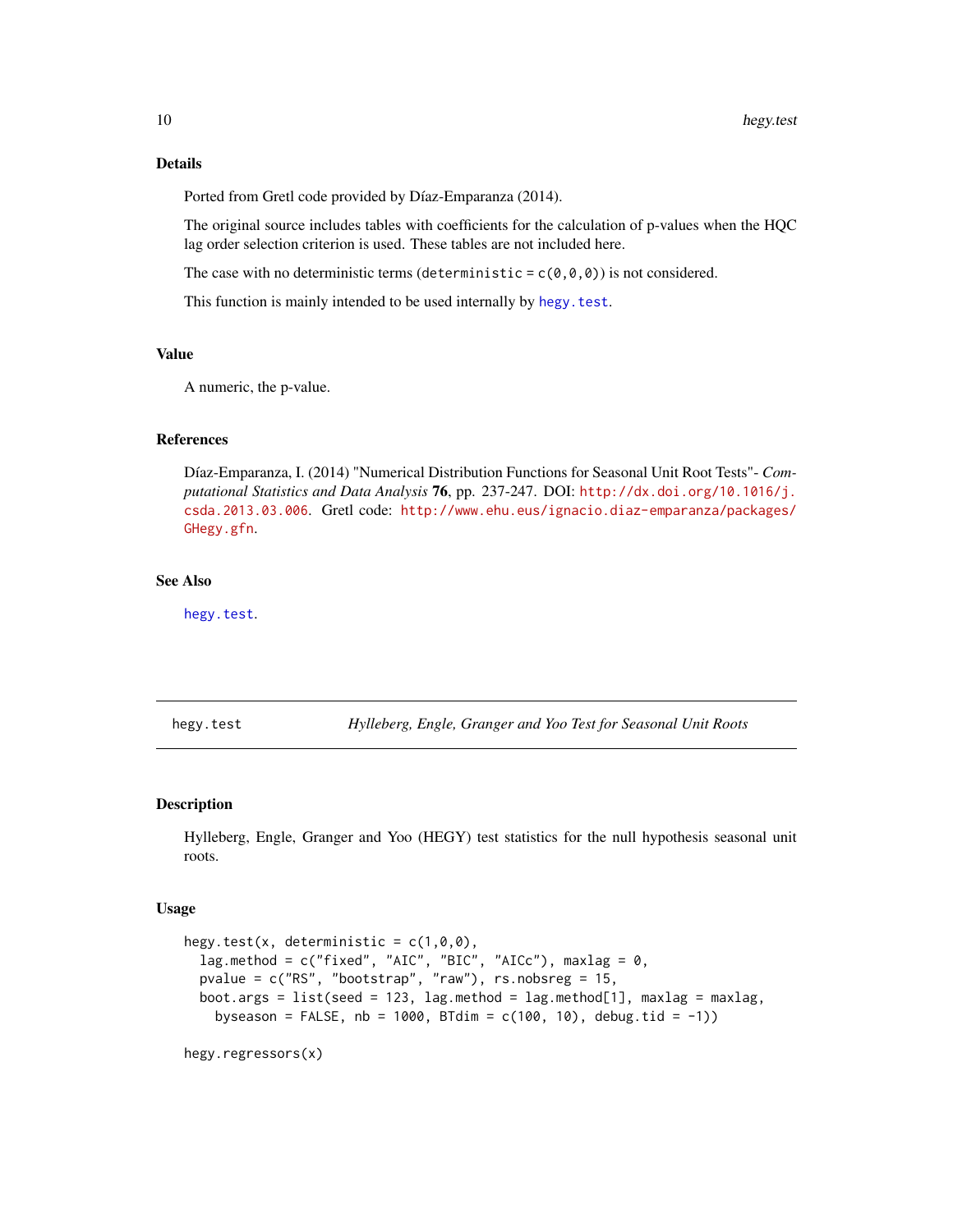#### <span id="page-10-0"></span>hegy.test 11

#### Arguments

| $\mathsf{x}$  | a univariate seasonal time series.                                                                                                                                                                                                            |
|---------------|-----------------------------------------------------------------------------------------------------------------------------------------------------------------------------------------------------------------------------------------------|
| deterministic | a vector of length three containing zeros or ones to indicate, respectively, whether<br>a constant, a trend or seasonal dummies are included in the regression equation<br>of the test.                                                       |
| lag.method    | a character specifying the lag order selection method.                                                                                                                                                                                        |
| maxlag        | the maximum lag order to be considered by lag method.                                                                                                                                                                                         |
| pvalue        | a character specifying the method employed to compute p-values: "RS", the de-<br>fault, interpolation based on response surface regressions; "bootstrap", boot-<br>strap; "raw" interpolation in the tables provided in the reference papers. |
| rs.nobsreg    | an integer indicating the number of points employed in the response surface<br>regression (only for $pvalue = "RS")$ .                                                                                                                        |
| boot.args     | a list containing the parameters employed in the bootstrap. See details below.                                                                                                                                                                |

#### Details

The regression equation employed to obtain the tests statistics may include the following deterministic terms: a constant, a linear trend, seasonal dummies. These terms are selected by setting to 1 the corresponding element in the vector deterministic: deterministic =  $c(\theta, \theta, \theta)$ no deterministic components, deterministic =  $c(1,0,0)$  includes a constant, deterministic =  $c(1,0,1)$  a constant and seasonal dummies, deterministic =  $c(1,1,0)$  a constant and a trend and deterministic =  $c(1,1,1)$  includes the three components.

The regression equation may include lags of the dependent variable. When lag.method = "fixed", the lag order is fixed to maxlag; otherwise, maxlag is the maximum number of lags considered in a lag selection procedure that minimises the lag.method criterion, which can be [AIC](#page-0-0) or [BIC](#page-0-0) or corrected AIC, AICc, obtained as  $AIC + \frac{2k(k+1)}{n-k-1}$  $\frac{2k(k+1)}{n-k-1}$ , where k is the number of parameters and n is the number of available observations in the model.

Response surface based  $p$ -values, pvalue="RS", is not available with option lag.method = "AICc".

P-values based on response surface regressions follow the method described in MacKinnon (1994), Harvey+vanDijk (2006) and Díaz-Emparanza (2014). Gretl code provided by Díaz-Emparanza (2014) has been ported to function [hegy.rs.pvalue](#page-8-1). Note: the case deterministic =  $c(\theta, \theta, \theta)$ is not considered; NAs are returned if p-values based on response surfaces are selected for that case.

Bootstrapped p-values follow the approach described in Burridge and Robert Taylor (2004). The following arguments can be defined in boot.args:

- seed: a numeric, the seed of the random generator employed for resampling the residuals.
- lag.method: a character, the lag order selection method. This is the same as lag.method employed in the original regression, except that here, the AIC, BIC and AICc are obtained upon the residual sums of squares rather than the likelihood value.
- maxlag: a numeric, maximum number of lags. Same behaviour as maxlag explained above for the original regression.
- byseason: logical, should the residuals be resampled by season? If TRUE, the residuals belonging to the same season are resampled (at each time  $t$ , the residuals belonging to the corresponding season at time  $t$  are resampled); otherwise, the entire series of residuals is resampled regardless of the season they belong to.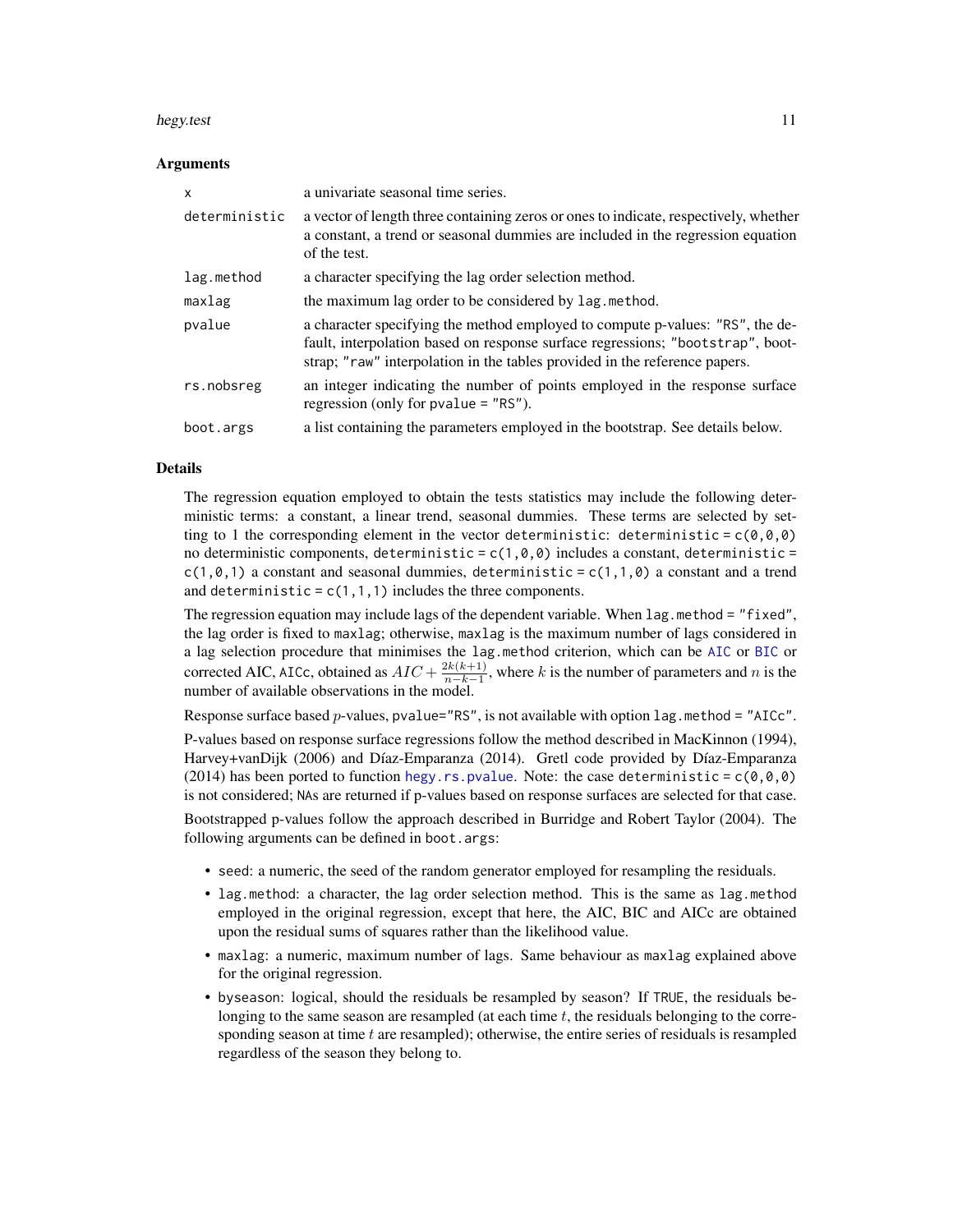- nb: a numeric, the number of bootstrap replicates.
- BTdim: a vector of length two containing the number of blocks and the number of threads per block to be run on parallel on the GPU. The product of these two elements must be equal or greater than nb.
- debug.tid: an integer employed for debugging. Currently ignored.

By default boot.args\$lag.method and boot.args\$maxlag are set equal to the same options employed for the original data in arguments lag.method and maxlag; if the default options are desired, these values need not be explicitly defined in the list boot.args.

The standard definition of the AIC, BIC and AICc criteria is used for the original series. For the bootstrapped series, these criteria are defined upon the residual sum squares of the model:

$$
AIC = n \log (RSS/n) + 2k
$$

$$
BIC = n \log (RSS/n) + k \log(n)
$$

$$
AICc = AIC + \frac{2k(k+1)}{n-k-1}
$$

where  $RSS$  is the residual sum of squares, k is the number of parameters in the model and n is the number of available observations.

Given a maximum lag, maxlag, the first maxlag observations are removed before fitting the models to be compared by the selected criterion. In this way, all the models contain the same number of observations. Once the lag order is selected, the statistics are obtained using the entire sample (except those observations that are missed due to the eventually chosen lags).

The HEGY regressors were originally proposed in Hylleberg *etal.* (1990) for quarterly data. They are generalized to monthly series in Beaulieu and Miron (1993) and to weekly data in Cáceres (1996). Franses and Hobijn (1997) show tabulated values for bimonthly and biannual data as well as quarterly and monthly data. hegy.rergessors follows the expressions given in Smith *etal.* (2009), which define the regressors for a general periodicity of the time series.

#### Value

hegy.test returns a list of class "HEGYtest" with the following components:

| statistics   | the value of the test statistics.               |
|--------------|-------------------------------------------------|
| pvalues      | the p-values for each test statistics.          |
| method       | a character string describing the type of test. |
| data.name    | a character string giving the name of the data. |
| fitted.model | the fitted regression model.                    |
| lag.method   | a character, the lag order selection criterion. |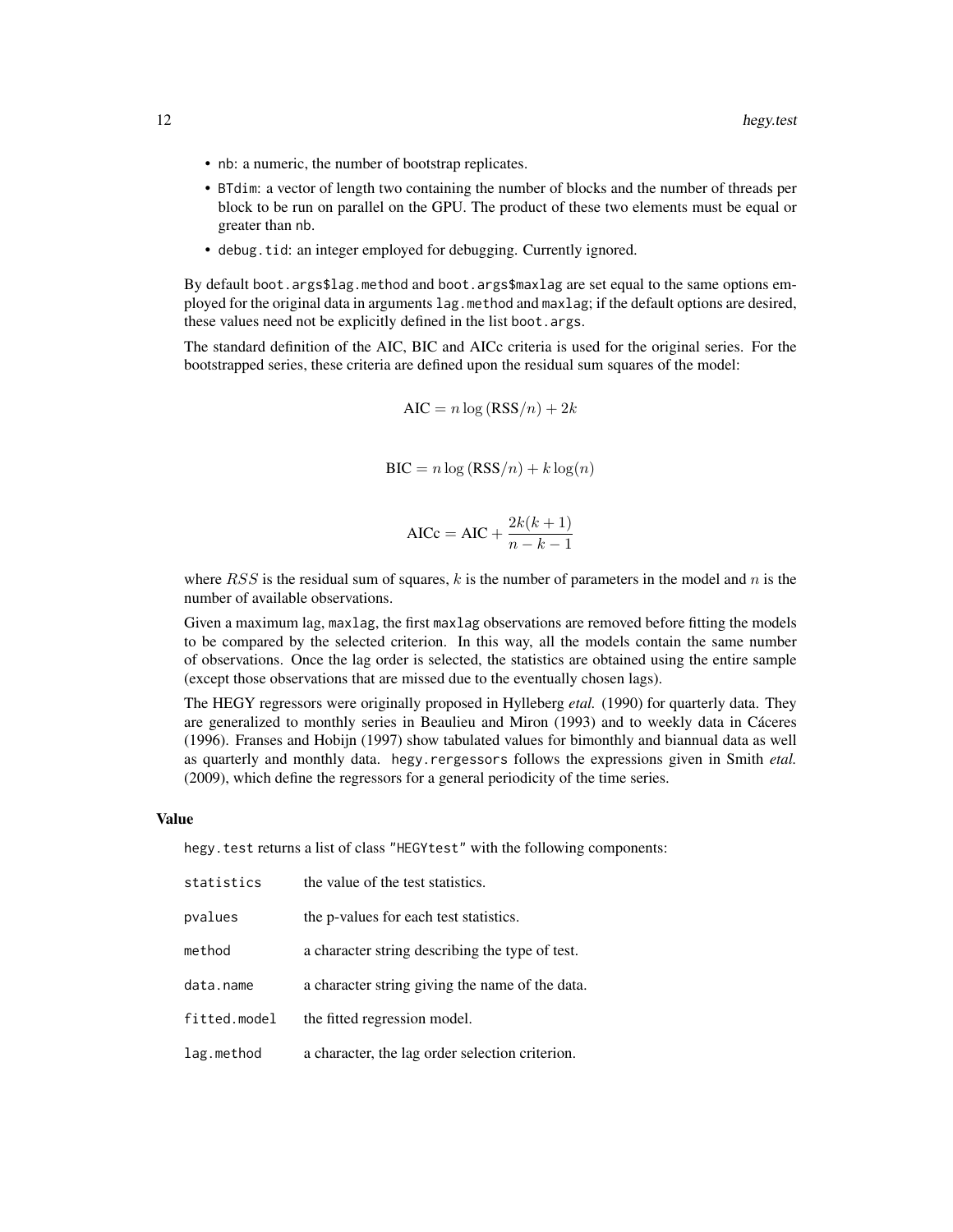#### hegy.test 13

| lag.order        | a numeric, the number of lags included in the regression.                                                                         |  |  |  |  |  |
|------------------|-----------------------------------------------------------------------------------------------------------------------------------|--|--|--|--|--|
| strdet           | a character, auxiliary element for print describing the deterministic elements<br>that were selected.                             |  |  |  |  |  |
| type.pvalue      | a character, the value of the input argument codepvalue.                                                                          |  |  |  |  |  |
| bootstrap        | a list, parameter options employed in the bootstrap (if pvalue = "bootstrap").                                                    |  |  |  |  |  |
| boot.chosen.lags |                                                                                                                                   |  |  |  |  |  |
|                  | a vector, the lag orders chosen for each bootstrap replicate (if pvalue = "bootstrap"<br>and boot.args\$lag.method! $=$ "fixed"). |  |  |  |  |  |
| pvlabels         | a vector of characters containing a label related to each p-values. Auxiliary<br>element for print method.                        |  |  |  |  |  |

The method print displays the test statistics and p-values; summary shows the same output and includes the fitted regression model; residuals returns the residuals from the regression model fitted to the original data.

hegy. regressors returns a matrix containing the HEGY regressors which are used to test null of unit root at different frequencies.

#### References

Beaulieu, J. J. Miron, J. A. (1993) "Seasonal unit roots in aggregate U.S. data." *Journal of Econometrics* 55(1-2), pp. 305-328. DOI: [http://dx.doi.org/10.1016/0304-4076\(93\)90018-Z](http://dx.doi.org/10.1016/0304-4076(93)90018-Z).

Burridge, P. and Taylor, R. (2004) "Bootstrapping the HEGY seasonal unit root tests." *Journal of Econometrics* 123(1), pp. 67-87. DOI: <http://dx.doi.org/10.1016/j.jeconom.2003.10.029>.

Cáceres, J. J. (1996) "Contraste de raíces unitarias en datos semanales." *Estadística Española* 38(41), pp. 139-159.

Díaz-Emparanza, I. (2014) "Numerical distribution functions for seasonal unit root tests"- *Computational Statistics and Data Analysis*, 76, pp. 237-247. DOI: [http://dx.doi.org/10.1016/j.](http://dx.doi.org/10.1016/j.csda.2013.03.006) [csda.2013.03.006](http://dx.doi.org/10.1016/j.csda.2013.03.006). Gretl code: [http://www.ehu.eus/ignacio.diaz-emparanza/packages/](http://www.ehu.eus/ignacio.diaz-emparanza/packages/GHegy.gfn) [GHegy.gfn](http://www.ehu.eus/ignacio.diaz-emparanza/packages/GHegy.gfn).

Franses, F. H. (1991) "Seasonality, non-stationarity and the forecasting of monthly time series." *International Journal of Forecasting* 7(2), pp. 199-208. DOI: [http://dx.doi.org/10.1016/](http://dx.doi.org/10.1016/0169-2070(91)90054-Y) [0169-2070\(91\)90054-Y](http://dx.doi.org/10.1016/0169-2070(91)90054-Y).

Franses, P. H. and Hobijn, H. (1997) "Critical values for unit root tests in seasonal time series." *Journal of Applied Statistics* 24(1), pp. 25-47.

Harvey D. I. and van Dijk D. (2006). "Sample size, lag order and critical values of seasonal unit root tests." *Computational Statistics & Data Analysis*, 50(10), 2734-2751. DOI: [http://dx.doi.](http://dx.doi.org/10.1016/j.csda.2005.04.011) [org/10.1016/j.csda.2005.04.011](http://dx.doi.org/10.1016/j.csda.2005.04.011).

Hylleberg, S., Engle, R., Granger, C. and Yoo, B. (1990) "Seasonal integration and cointegration." *Journal of Econometrics* 44(1), pp. 215-238. DOI: [http://dx.doi.org/10.1016/0304-4076\(90\)](http://dx.doi.org/10.1016/0304-4076(90)90080-D) [90080-D](http://dx.doi.org/10.1016/0304-4076(90)90080-D).

MacKinnon J. G. (1994). "Approximate asymptotic distribution functions for unit-root and cointegration tests." *Journal of Business and Economic Statistics*, 12(2), 167-176. DOI: [http://dx.](http://dx.doi.org/10.1080/07350015.1994.10510005) [doi.org/10.1080/07350015.1994.10510005](http://dx.doi.org/10.1080/07350015.1994.10510005).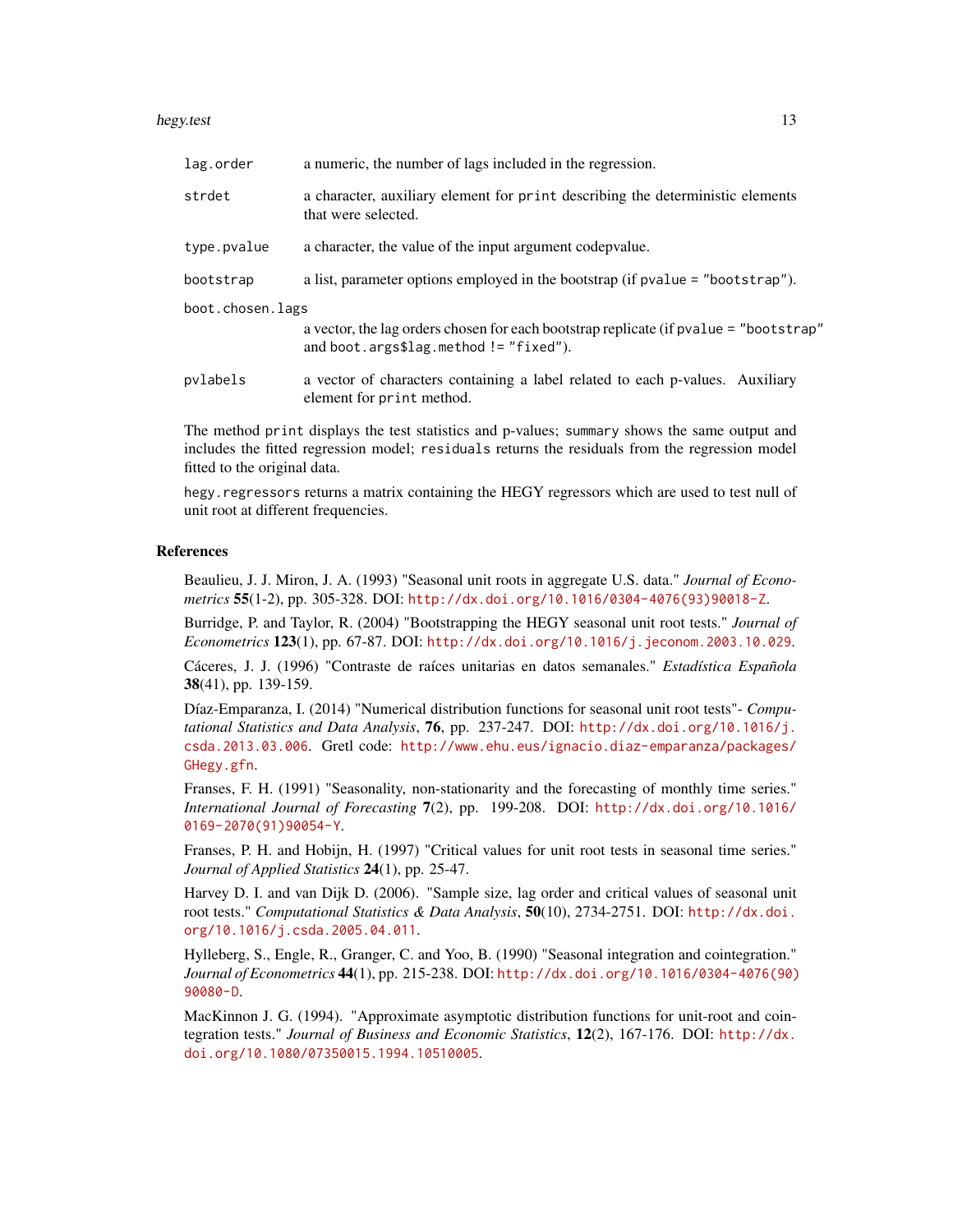## <span id="page-13-0"></span>14 seasonal.dummies

Smith, R. J., Taylor, A. M. R. and del Barrio Castro, T. (2009) "Regression-based seasonal unit roots."*Econometric Theory* 25(2), pp. 527-560. DOI: <http://dx.doi.org/10.1017/S0266466608090166>.

## See Also

[hegy.rs.pvalue](#page-8-1), [uroot.raw.pvalue](#page-14-1).

## Examples

```
x <- bgt.data[["LCONSEXPCO"]]
hegy.test(x, deterministic = c(1,1,1), lag.method = "fixed", maxlag = 1)
## Not run:
# this requires CUDA capable GPU
hegy.test(x, deterministic = c(1,1,1), lag.method = "fixed", maxlag = 1,
  pvalue = "bootstrap")
## End(Not run)
```
<span id="page-13-2"></span>seasonal.dummies *Seasonal Dummies and Seasonal Cycles*

## <span id="page-13-1"></span>Description

Generate variables of seasonal dummies and seasonal cycles.

#### Usage

```
seasonal.dummies(x)
seasonal.cycles(x)
```
#### Arguments

x a univariate seasonal time series.

## Value

A multivariate time series containing the dummies or cycles by columns.

## Examples

```
# In terms of model fitting
# both sets of variables are equivalent
x <- diff(log(AirPassengers))
sd <- seasonal.dummies(x)
fit1 \leftarrow lm(x \sim sd[,-1])
summary(fit1)
sc <- seasonal.cycles(x)
fit2 \leftarrow lm(x \sim sc)
summary(fit1)
all.equal(fitted(fit1), fitted(fit2))
```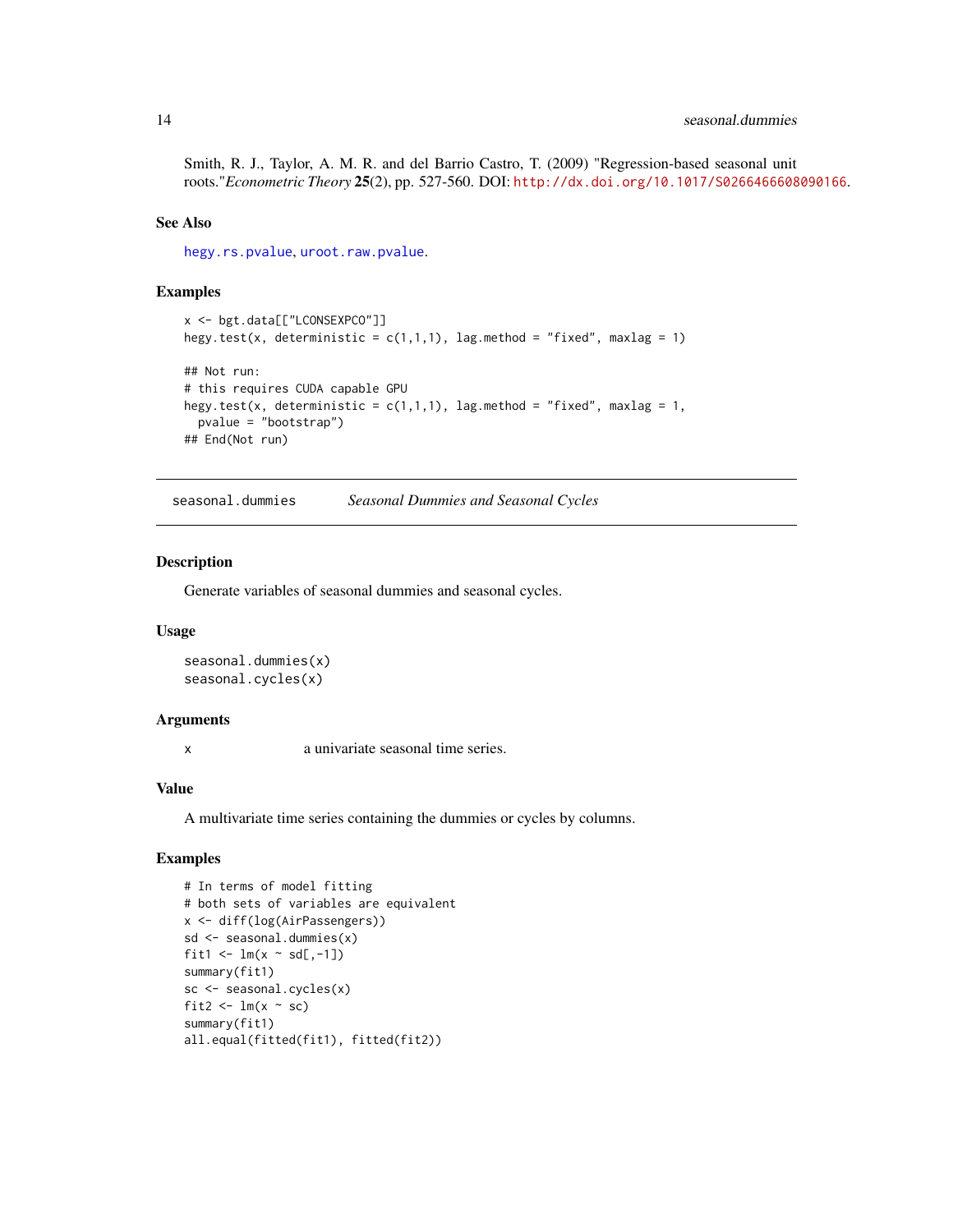<span id="page-14-1"></span><span id="page-14-0"></span>uroot.raw.pvalue *Original Tables of Critical Values*

#### Description

Compute p-values by interpolation in the tables of critical values provided in the original references given below.

## Usage

uroot.raw.pvalue(x, type = c("CH", "HEGY"), v, n, ctd, S, Ftpi)

## Arguments

| X      | a numeric. The value of the CH statistic.                                                                                                                                                                                                                                                  |
|--------|--------------------------------------------------------------------------------------------------------------------------------------------------------------------------------------------------------------------------------------------------------------------------------------------|
| type   | a character specifying the type of test statistic.                                                                                                                                                                                                                                         |
| $\vee$ | numeric, the degrees of freedom of the Von Mises distribution. Only for type="CH".                                                                                                                                                                                                         |
| n      | numeric, the number of observations.                                                                                                                                                                                                                                                       |
| ctd    | a character indicating the deterministic elements that were included in the HEGY<br>regression. This argument is defined as paste (deterministic, collapse =<br>""), where deterministic is the argument of that name that was passed to<br>hegy.test. Only for type="ADF" or type="HEGY". |
| S      | numeric, the periodicity of the data.                                                                                                                                                                                                                                                      |
| Ftpi   | a character indicating whether the type of statistic: "zero", t-test for the zero<br>frequency; "pi", t-test for the frequency $\pi$ ; "pair", F-test for the pairs of<br>complex conjugates frequencies. Only for type="ADF" or type="HEGY".                                              |

## Details

This function is used internally by [ch.test](#page-4-1) and [hegy.test](#page-9-1).

#### Value

A numeric giving the calculated p-value.

#### References

Beaulieu, J. J. Miron, J. A. (1993) "Seasonal Unit Roots in Aggregate U.S. Data". *Journal of Econometrics*, 55(1-2), pp. 305-328. DOI: [http://dx.doi.org/10.1016/0304-4076\(93\)90018-Z](http://dx.doi.org/10.1016/0304-4076(93)90018-Z).

Canova, F. and Hansen, Bruce E. (1995) "Are Seasonal Patterns Constant over Time? A Test for Seasonal Stability". *Journal of Business & Economic Statistics*, 13(3), pp. 237-252. DOI: [http:](http://dx.doi.org/10.1080/07350015.1995.10524598) [//dx.doi.org/10.1080/07350015.1995.10524598](http://dx.doi.org/10.1080/07350015.1995.10524598).

Hylleberg, S., Engle, R., Granger, C. and Yoo, B. (1990) "Seasonal integration and cointegration". *Journal of Econometrics* 44(1), pp. 215-238. DOI: [http://dx.doi.org/10.1016/0304-4076\(90\)](http://dx.doi.org/10.1016/0304-4076(90)90080-D) [90080-D](http://dx.doi.org/10.1016/0304-4076(90)90080-D).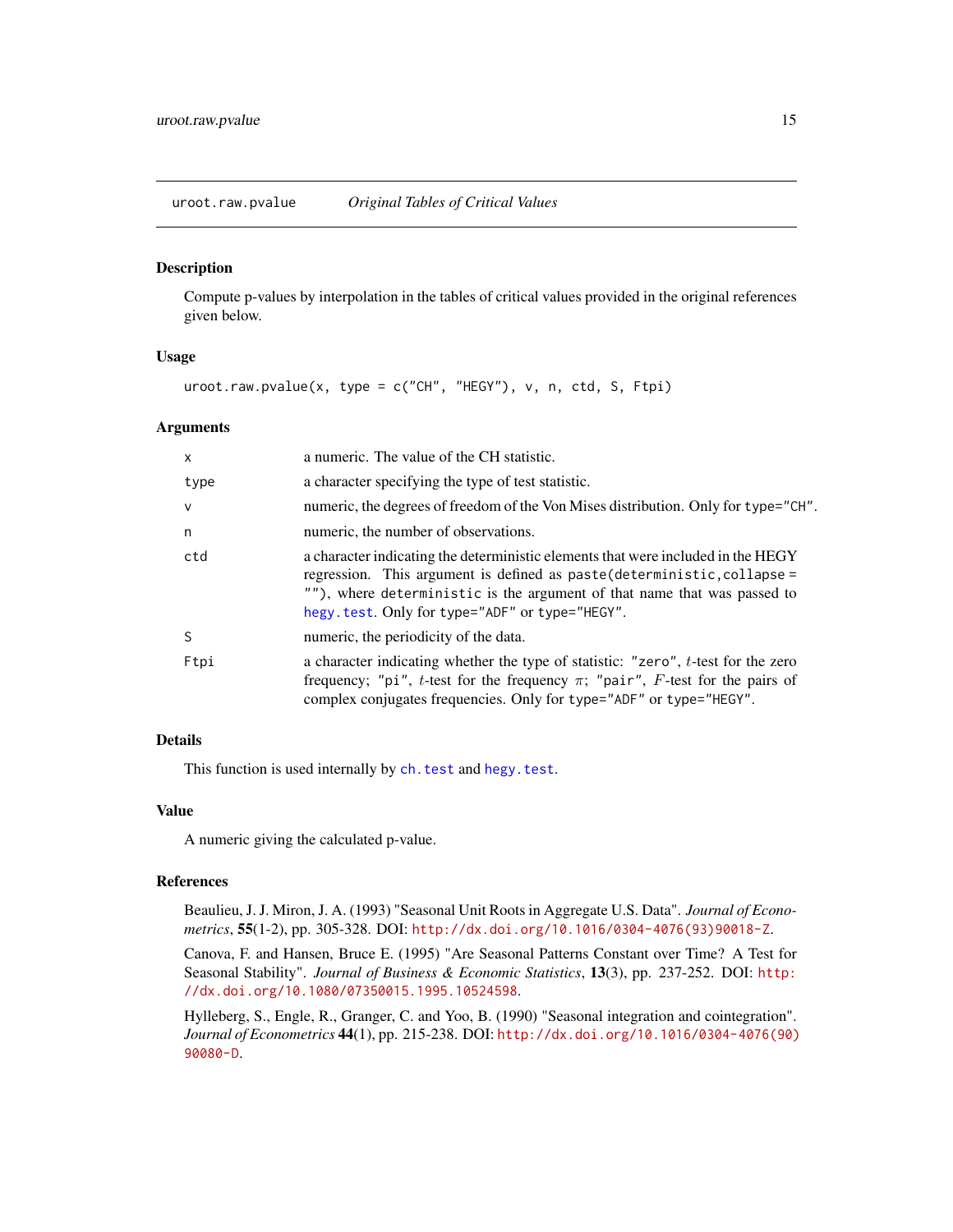<span id="page-15-0"></span>16 uroot.raw.pvalue

## See Also

[ch.test](#page-4-1) , [hegy.test](#page-9-1) .